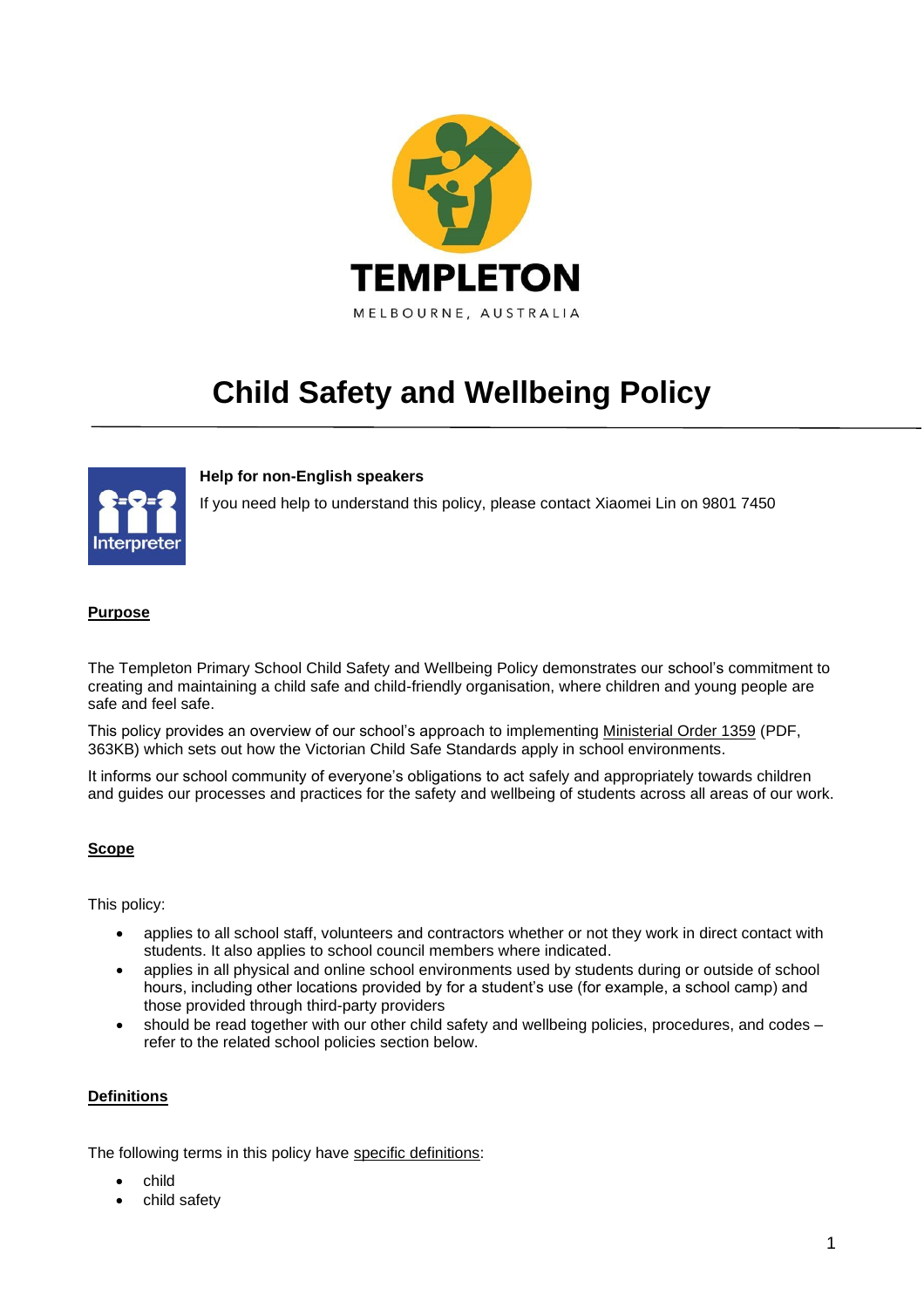- child abuse
- child-connected work
- child-related work
- school environment
- school boarding environment
- school staff
- school boarding premises staff
- school governing authority
- school boarding premises governing authority
- student
- volunteer.

#### **Statement of commitment to child safety**

Templeton Primary School s a child safe organisation which welcomes all children, young people and their families.

We are committed to providing environments where our students are safe and feel safe, where their participation is valued, their views respected, and their voices are heard about decisions that affect their lives. Our child safe policies, strategies and practices are inclusive of the needs of all children and students.

We have no tolerance for child abuse and take proactive steps to identify and manage any risks of harm to students in our school environments.

We promote positive relationships between students and adults and between students and their peers. These relationships are based on trust and respect.

We take proactive steps to identify and manage any risk of harm to students in our school environment. When child safety concerns are raised or identified, we treat these seriously and respond promptly and thoroughly.

Particular attention is given to the child safety needs of Aboriginal students, those from culturally and linguistically diverse backgrounds, international students, students with disabilities, those unable to live at home, children and young people who identify as lesbian, gay, bisexual, trans and gender diverse, intersex and queer (LGBTIQ+) and other students experiencing risk or vulnerability.

Inappropriate or harmful behaviour targeting students based on these or other characteristics, such as racism or homophobia, are not tolerated at our school, and any instances identified will be addressed with appropriate consequences.

Child safety is a shared responsibility. Every person involved in our school has an important role in promoting child safety and wellbeing and promptly raising any issues or concerns about a child's safety.

We are committed to regularly reviewing our child safe practices, and seeking input from our students, families, staff, and volunteers to inform our ongoing strategies.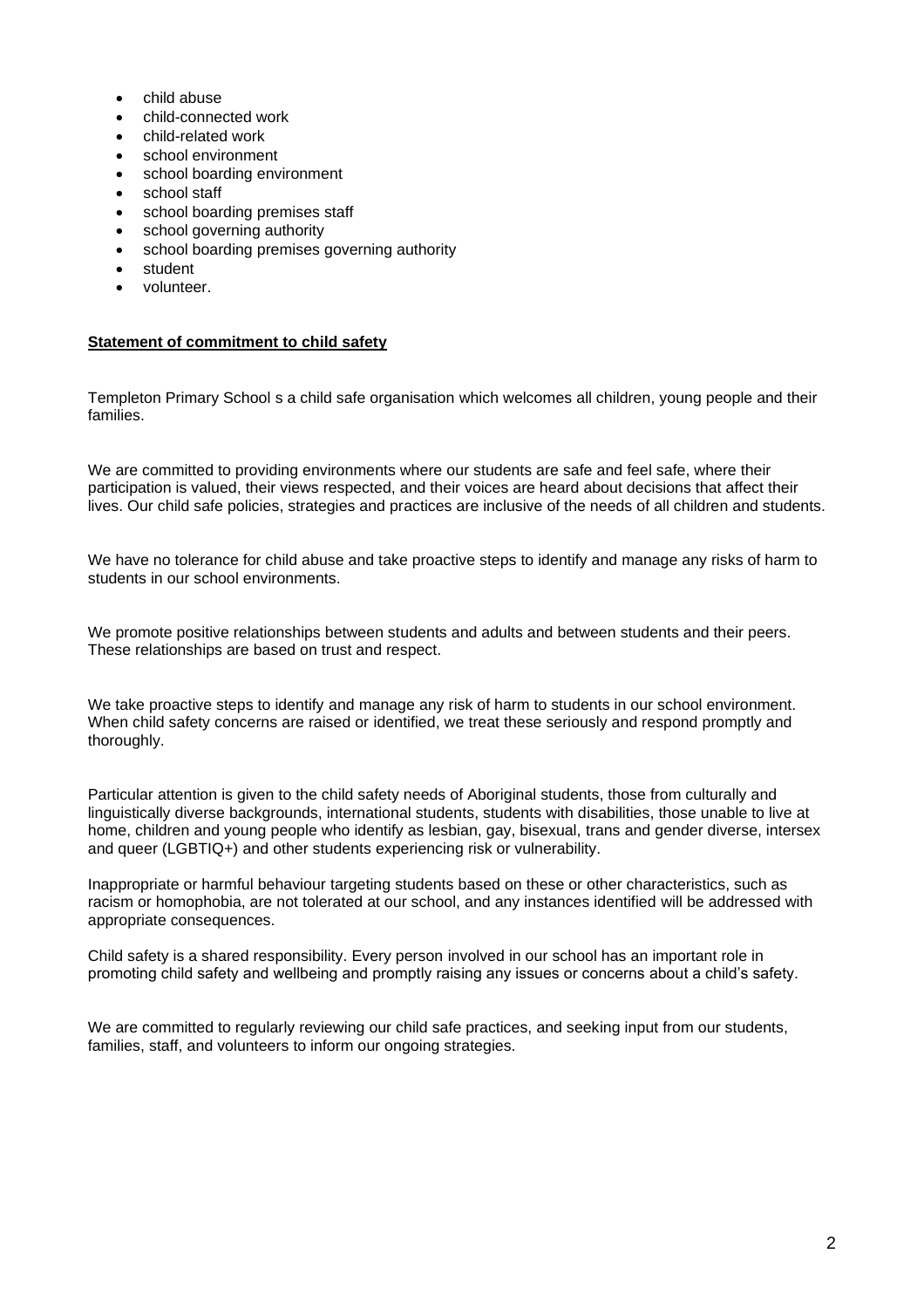## **Roles and responsibilities**

## **School leadership team**

Our school leadership team is responsible for ensuring that a strong child safe culture is created and maintained, and that policies and practices are effectively developed and implemented in accordance with Ministerial Order 1359.

Principals and assistant principals will:

- ensure effective child safety and wellbeing governance, policies, procedures, codes and practices are in place and followed
- model a child safe culture that facilitates the active participation of students, families and staff in promoting and improving child safety, cultural safety and wellbeing
- enable inclusive practices where the diverse needs of all students are considered
- reinforce high standards of respectful behaviour between students and adults, and between students
- promote regular open discussion on child safety issues within the school community including at leadership team meetings, staff meetings and school council meetings
- facilitate regular professional learning for staff and volunteers (where appropriate) to build deeper understandings of child safety, cultural safety, student wellbeing and prevention of responding to abuse
- create an environment where child safety complaints and concerns are readily raised, and no one is discouraged from reporting an allegation of child abuse to relevant authorities.

## **School staff and volunteers**

All staff and volunteers will:

- participate in child safety and wellbeing induction and training provided by the school or the Department of Education and Training, and always follow the school's child safety and wellbeing policies and procedures
- act in accordance with our Child Safety Code of Conduct
- identify and raise concerns about child safety issues in accordance with our Child Safety Responding and Reporting Obligations Policy and Procedures including following the [Four Critical](https://www.education.vic.gov.au/school/teachers/health/childprotection/Pages/report.aspx)  **[Actions for Schools](https://www.education.vic.gov.au/school/teachers/health/childprotection/Pages/report.aspx)**
- ensure students' views are taken seriously and their voices are heard about decisions that affect their lives
- implement inclusive practices that respond to the diverse needs of students.

# **School council**

In performing the functions and powers given to them under the *Education and Training Reform Act 2006*, school council members will:

- champion and promote a child safe culture with the broader school community
- ensure that child safety is a regular agenda item at school council meetings
- undertake annual training on child safety
- approve updates to, and act in accordance with the Child Safety Code of Conduct to the extent that it applies to school council employees and members
- when hiring school council employees, ensure that selection, supervision, and management practices are child safe

## Specific staff child safety responsibilities

Templeton Primary School has nominated a child safety champion to support the principal to implement our child safety policies and practices, including staff and volunteer training.

The responsibilities of the child safety champion are outlined at [Guidance for child safety champions.](https://www.vic.gov.au/guidance-child-safety-champions) In addition to these roles, our child safety champion is also responsible for:

[add any other responsibilities]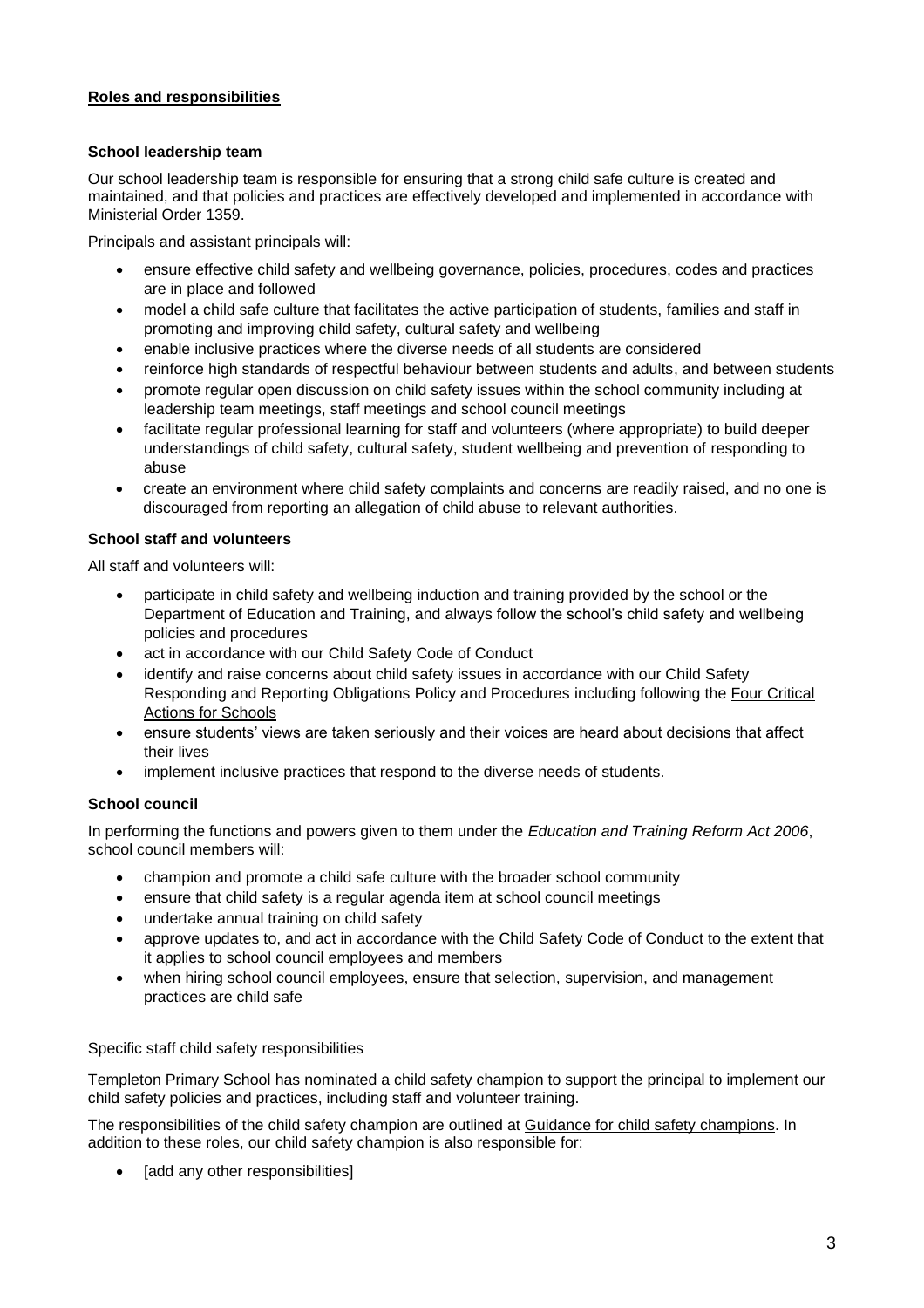Our principal and child safety champion [amend if needed] are the first point of contact for child safety concerns or queries and for coordinating responses to child safety incidents.

- The Assistant Principal is responsible for monitoring the school's compliance with the Child Safety and Wellbeing Policy. Anyone in our school community should approach the Assistant Principal if they have any concerns about the school's compliance with the Child Safety and Wellbeing Policy.
- The Assistant Principal is responsible for informing the school community about this policy, and making it publicly available
- Other specific roles and responsibilities are named in other child safety policies and procedures, including the Child Safety Code of Conduct, Child Safety Responding and Reporting Obligations (including Mandatory Reporting) Policy and Procedures, and Child Safety Risk Register.

## **Child Safety Code of Conduct**

Our Child Safety Code of Conduct sets the boundaries and expectations for appropriate behaviours between adults and students. It also clarifies behaviours that are not acceptable in our physical and online environments.

We ensure that students also know what is acceptable and what is not acceptable so that they can be clear and confident about what to expect from adults in the school.

The Child Safety Code of Conduct also includes processes to report inappropriate behaviour.

#### **Managing risks to child safety and wellbeing**

At our school we identify, assess and manage risks to child safety and wellbeing in our physical and online school environments. These risks are managed through our child safety and wellbeing policies, procedures and practices, and in our activity specific risk registers, such as those we develop for off-site overnight camps, adventure activities and facilities and services we contract through third party providers for student use.

Our Child Safety Risk Register is used to record any identified risks related to child abuse alongside actions in place to manage those risks. Our school leadership team will monitor and evaluate the effectiveness of the actions in the Child Safety Risk Register at least annually.

#### **Establishing a culturally safe environment**

At Templeton Primary School, we are committed to establishing an inclusive and culturally safe school where the strengths of Aboriginal culture, values and practices are respected.

We think about how every student can have a positive experience in a safe environment. For Aboriginal students, we recognise the link between Aboriginal culture, identity and safety and actively create opportunities for Aboriginal students and the Aboriginal community to have a voice and presence in our school planning, policies, and activities.

#### **Student empowerment**

To support child safety and wellbeing at Templeton Primary School we work to create an inclusive and supportive environment that encourages students and families to contribute to our child safety approach and understand their rights and their responsibilities.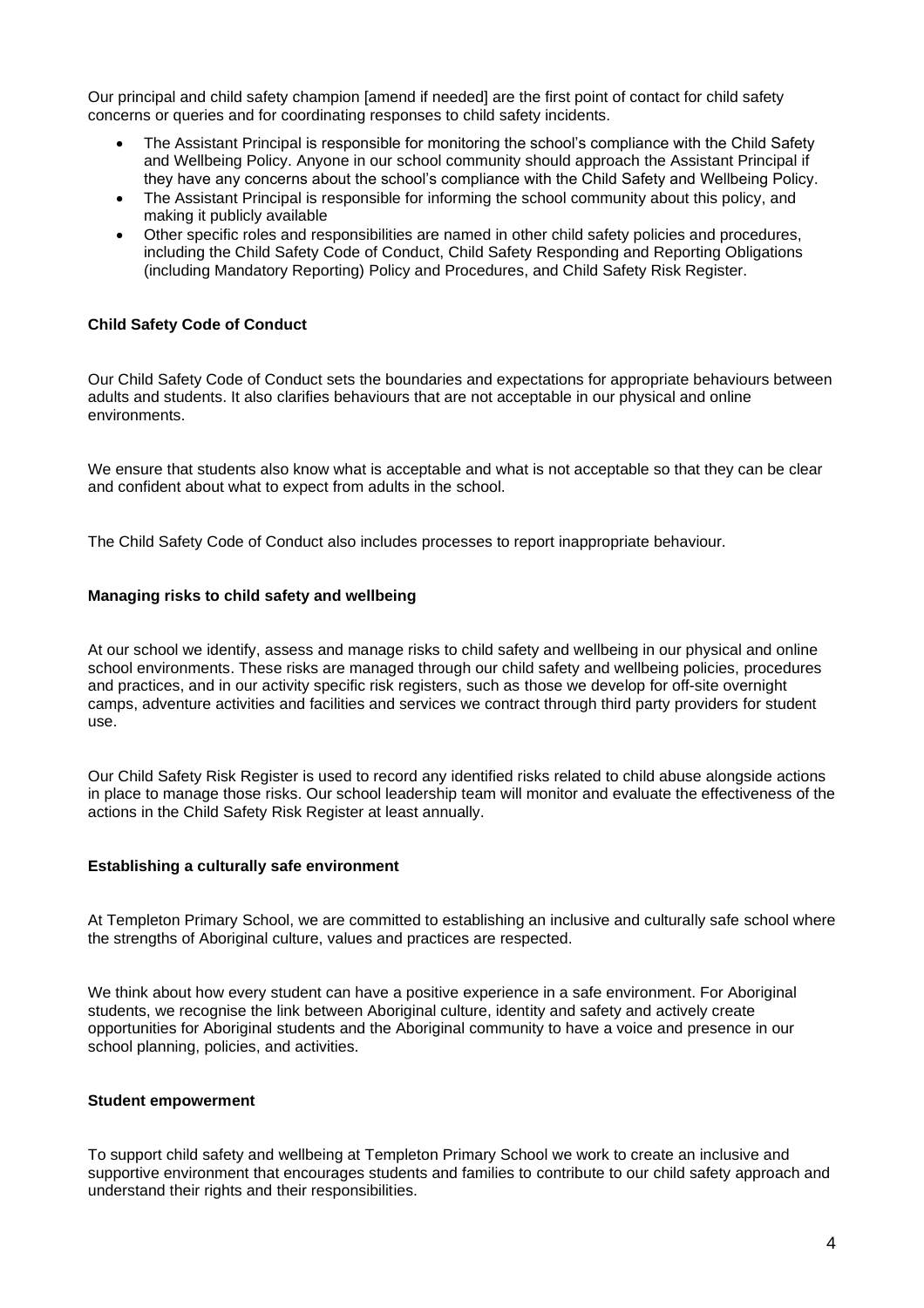Respectful relationships between students are reinforced and we encourage strong friendships and peer support in the school to ensure a sense of belonging by implementing our whole school approach to Respectful Relationships, our student Code of Conduct and school values.

We inform students of their rights through our whole school approach to Respectful Relationships and give them the skills and confidence to recognise unsafe situations with adults or other students and to speak up and act on concerns relating to themselves or their peers. We ensure our students know who to talk to if they are worried or feeling unsafe and we encourage them to share concerns with a trusted adult at any time. Students and families can also access information on how to report concerns through our website.

When the school is gathering information in relation to a complaint about alleged misconduct or abuse of a child, we will listen to the complainant's account and take them seriously, check our understanding of the complaint, support the student and keep them (and their parents and carers, as appropriate) informed about progress.

## **Family engagement**

Our families and the school community have an important role in monitoring and promoting children's safety and wellbeing and helping children to raise any concerns.

To support family engagement, we are committed to providing families and community with accessible information about our school's child safe policies and practices and involving them in our approach to child safety and wellbeing.

We will create opportunities for families to have input into the development and review of our child safety policies and practices and encourage them to raise any concerns and ideas for improvement.

We do this by:

- All of our child safety policies and procedures will be available for students and parents on our website
- Newsletters and XUNO will inform families and the school community about any significant updates to our child safety policies or processes, and strategies or initiatives that we are taking to ensure student safety.
- PROTECT Child Safety posters will be displayed across the school.

#### **Diversity and equity**

As a child safe organisation, we celebrate the rich diversity of our students, families and community and promote respectful environments that are free from discrimination. Our focus is on wellbeing and growth for all.

We recognise that every child has unique skills, strengths and experiences to draw on.

We pay particular attention to individuals and groups of children and young people in our community with additional and specific needs. This includes tailoring our child safety strategies and supports to the needs of: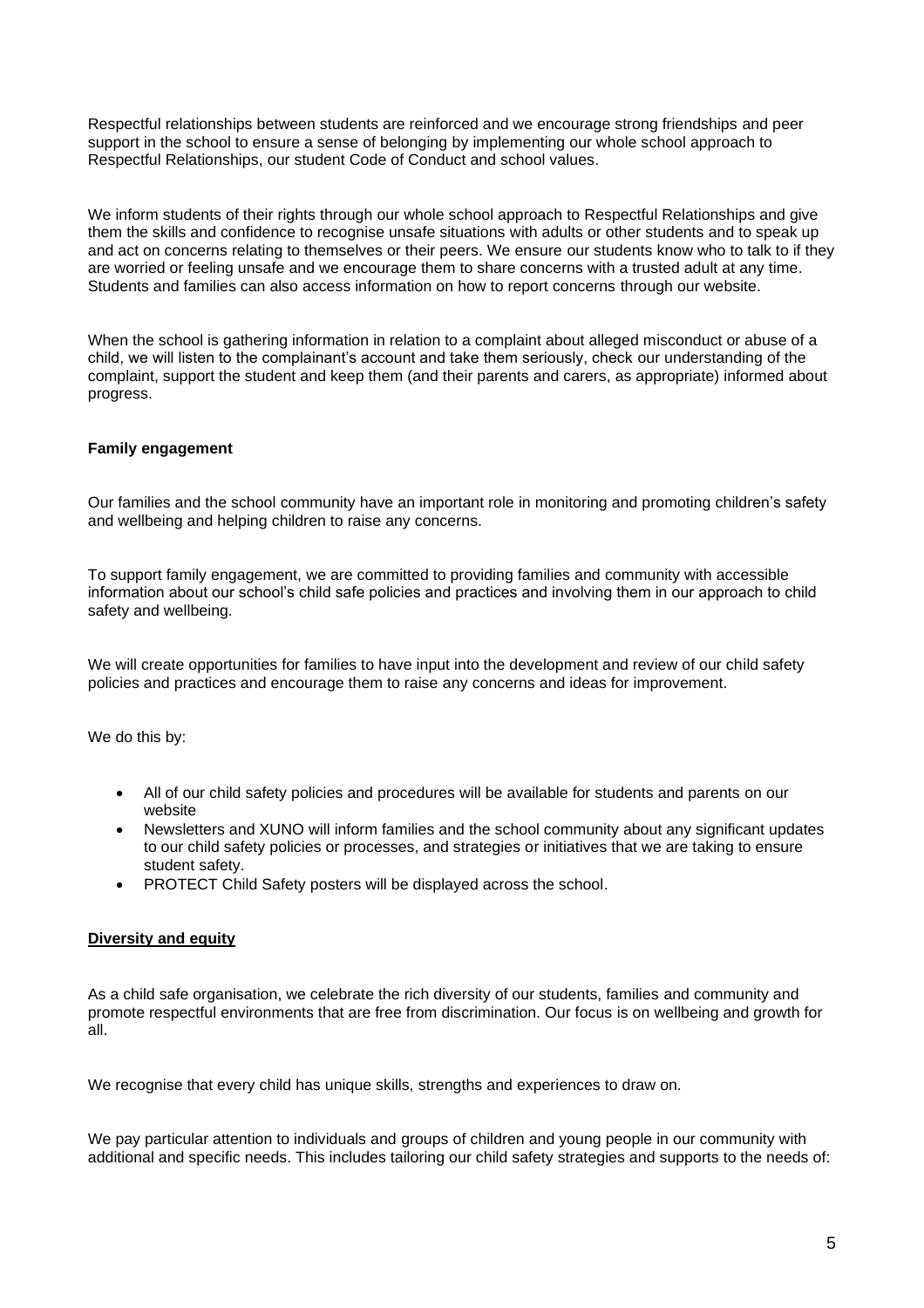- Aboriginal children and young people
- children from culturally and linguistically diverse backgrounds
- children and young people with disabilities
- children unable to live at home or impacted by family violence
- international students
- children and young people who identify as LGBTIQ+.

Our Student Wellbeing and Engagement Policy provides more information about the measures we have in place to support diversity and equity.

#### **Suitable staff and volunteers**

At Templeton Primary School we apply robust child safe recruitment, induction, training, and supervision practices to ensure that all staff, contractors, and volunteers are suitable to work with children.

## **Staff recruitment**

When recruiting staff, we follow the Department of Education and Training's recruitment policies and guidelines, available on the Policy and Advisory Library (PAL) at:

- [Recruitment in Schools](https://www2.education.vic.gov.au/pal/recruitment-schools/overview)
- [Suitability for Employment Checks](https://www2.education.vic.gov.au/pal/suitability-employment-checks/overview)
- [School Council Employment](https://www2.education.vic.gov.au/pal/school-council-employment/overview)
- [Contractor OHS Management.](https://www2.education.vic.gov.au/pal/contractor-ohs-management/policy)

When engaging staff to perform child-related work, we:

- sight, verify and record the person's Working with Children clearance or equivalent background check such as a Victorian teaching registration
- collect and record:
	- o proof of the person's identity and any professional or other qualifications
	- $\circ$  the person's history of working with children
	- o references that address suitability for the job and working with children.
	- o references that address suitability for the job and working with children.

#### **Staff induction**

All newly appointed staff will be expected to participate in our child safety and wellbeing induction program. The program will include a focus on:

- the Child Safety and Wellbeing Policy (this document)
- the Child Safety Code of Conduct
- the Child Safety Responding and Reporting Obligations (including Mandatory Reporting) Policy and Procedures and
- any other child safety and wellbeing information that school leadership considers appropriate to the nature of the role.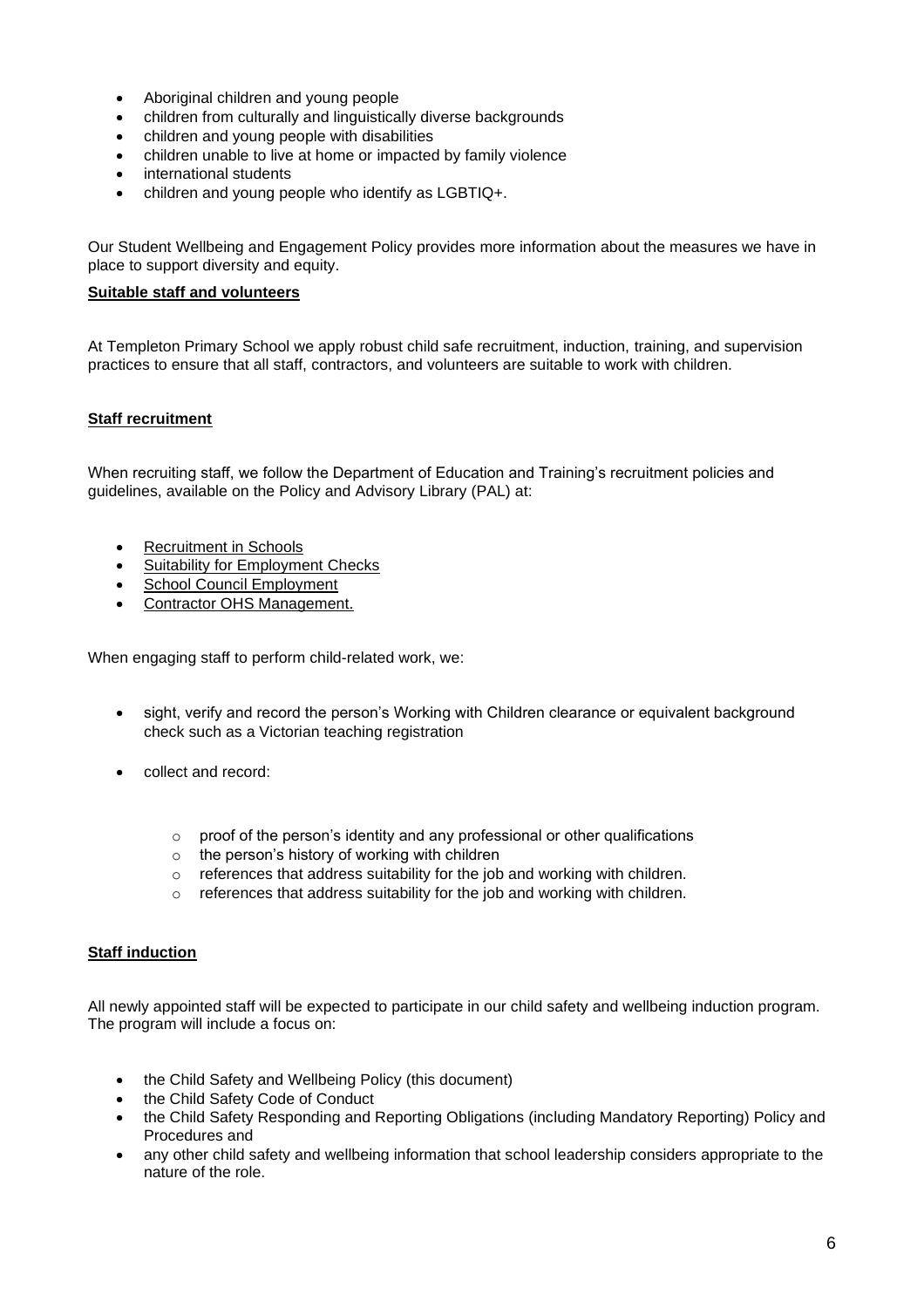## **Ongoing supervision and management of staff**

All staff engaged in child-connected work will be supervised appropriately to ensure that their behaviour towards children is safe and appropriate.

Staff will be monitored and assessed to ensure their continuing suitability for child-connected work. This will be done by annual Performance Reviews (PDPs).

Inappropriate behaviour towards children and young people will be managed swiftly and in accordance with our school and department policies and our legal obligations. Child safety and wellbeing will be paramount.

## **Suitability of volunteers**

All volunteers are required to comply with our Volunteers Policy, which describes how we assess the suitability of prospective volunteers and outlines expectations in relation to child safety and wellbeing induction and training, and supervision and management.

#### **Child safety knowledge, skills and awareness**

Ongoing training and education are essential to ensuring that staff understand their roles and responsibilities and develop their capacity to effectively address child safety and wellbeing matters.

In addition to the child safety and wellbeing induction, our staff will participate in a range of training and professional learning to equip them with the skills and knowledge necessary to maintain a child safe environment.

Staff child safety and wellbeing training will be delivered at least annually and will include guidance on:

- our school's child safety and wellbeing policies, procedures, codes, and practices
- completing the Protecting Children [Mandatory Reporting and Other Legal Obligations](http://elearn.com.au/det/protectingchildren/) online module annually
- recognising indicators of child harm including harm caused by other children and students
- responding effectively to issues of child safety and wellbeing and supporting colleagues who disclose harm
- how to build culturally safe environments for children and students
- information sharing and recordkeeping obligations
- how to identify and mitigate child safety and wellbeing risks in the school environment.

Other professional learning and training on child safety and wellbeing, for example, training for our volunteers, will be tailored to specific roles and responsibilities and any identified or emerging needs or issues.

## **School council training and education**

To ensure our school council is equipped with the knowledge required to make decisions in the best interests of student safety and wellbeing, and to identify and mitigate child safety and wellbeing risks in our school environment, the council is trained at least annually. Training includes guidance on: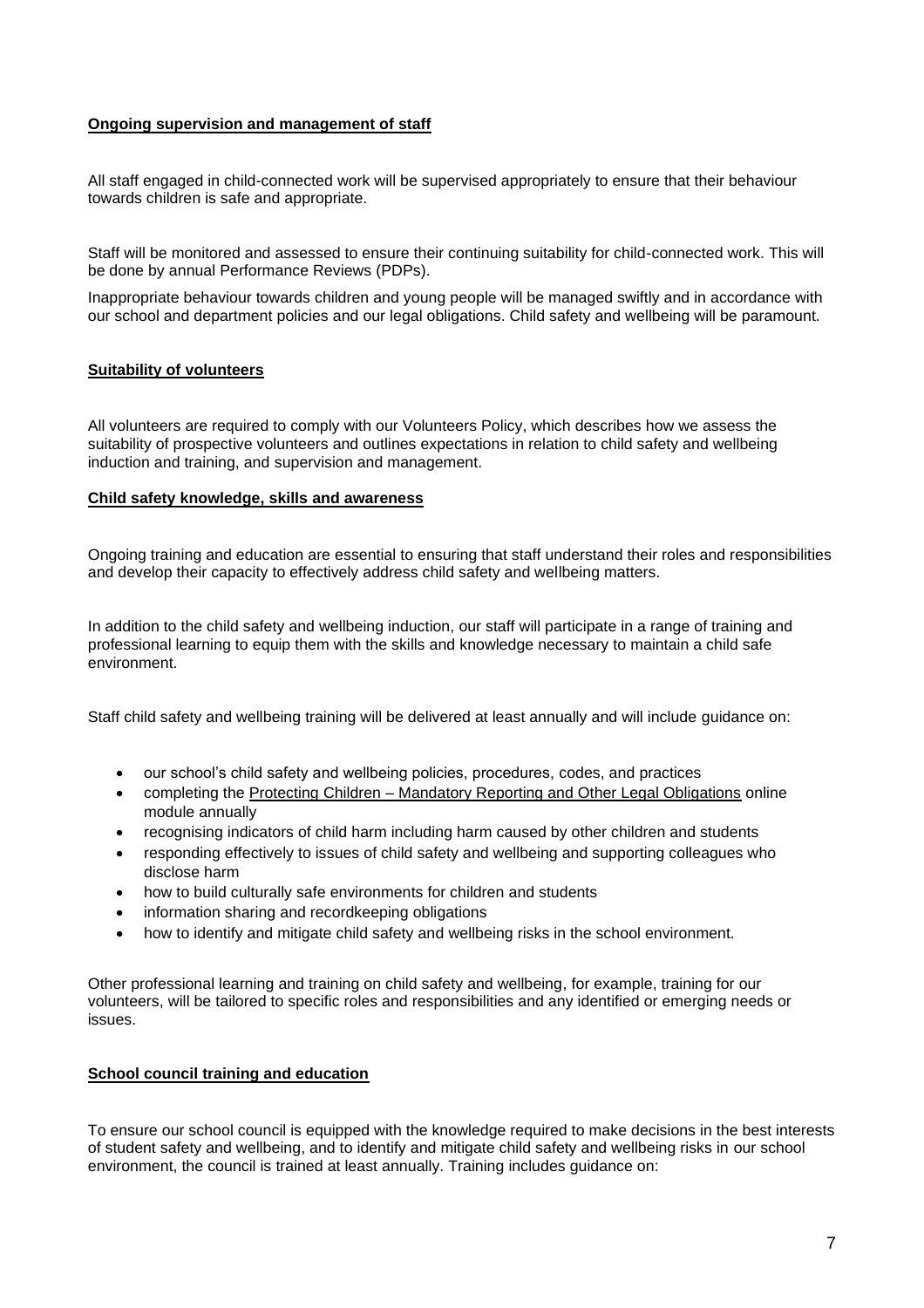- individual and collective obligations and responsibilities for implementing the Child Safe Standards and managing the risk of child abuse
- child safety and wellbeing risks in our school environment
- Templeton Primary School child safety and wellbeing policies, procedures, codes and practices

## **Complaints and reporting processes**

Templeton Primary School fosters a culture that encourages staff, volunteers, students, parents, and the school community to raise concerns and complaints. This makes it more difficult for breaches of the code of conduct, misconduct or abuse to occur and remain hidden.

We have clear pathways for raising complaints and concerns and responding and this is documented in our school's Complaint Policy. The Complaints Policy can be found on our website.

If there is an incident, disclosure, allegation or suspicion of child abuse, all staff and volunteers (including school council employees) must follow our Child Safety Responding and Reporting Obligations Policy and Procedures. Our policy and procedures address complaints and concerns of child abuse made by or in relation to a child or student, school staff, volunteers, contractors, service providers, visitors or any other person while connected to the school.

As soon as any immediate health and safety concerns are addressed, and relevant school staff have been informed, we will ensure our school follows:

- the [Four Critical Actions](https://www.education.vic.gov.au/Documents/about/programs/health/protect/FourCriticalActions_ChildAbuse.pdf) for complaints and concerns relating to adult behaviour towards a child
- the [Four Critical Actions: Student Sexual Offending](https://www.education.vic.gov.au/school/teachers/health/childprotection/Pages/stusexual.aspx) for complaints and concerns relating to student sexual offending

Our Student Wellbeing and Engagement Policy and Bullying Prevention Policy cover complaints and concerns relating to student physical violence or other harmful behaviours.

## **Communications**

Templeton Primary School is committed to communicating our child safety strategies to the school community through:

- ensuring that key child safety and wellbeing policies are available on our website including the Child Safety and Wellbeing Policy (this document), Child Safety Code of Conduct, and the Child Safety Responding and Reporting Obligations (including Mandatory Reporting) Policy and Procedure
- displaying PROTECT posters around the school
- updates in our school newsletter, website and XUNO Parent Portal
- ensuring that child safety is a regular agenda item at school leadership meetings, staff meetings and school council meetings.

## **Privacy and information sharing**

Templeton Primary School collects, uses, and discloses information about children and their families in accordance with Victorian privacy laws, and other relevant laws. For information on how our school collects, uses and discloses information refer to: [Schools' Privacy Policy.](https://www.education.vic.gov.au/Pages/schoolsprivacypolicy.aspx)

## **Records management**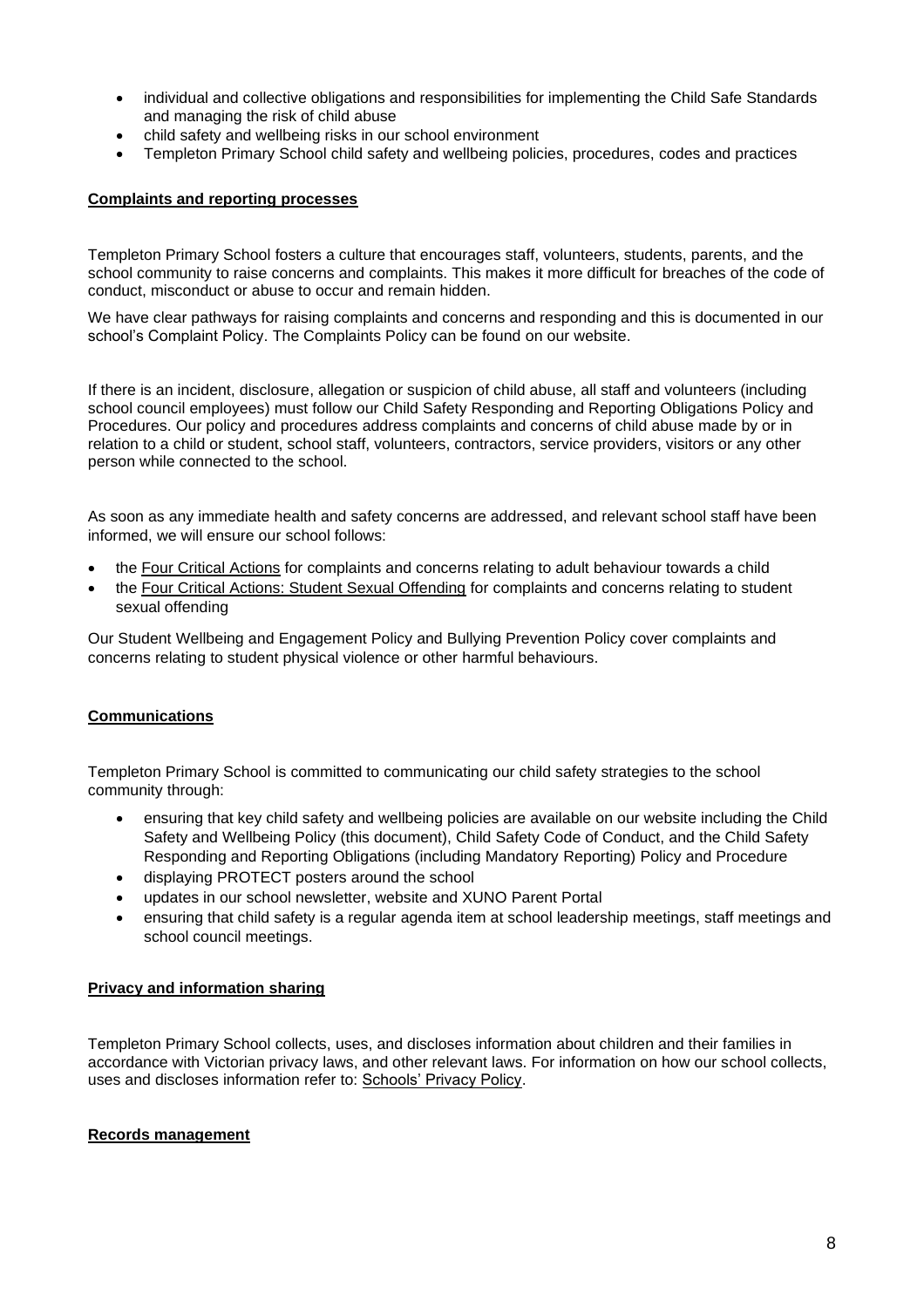We acknowledge that good records management practices are a critical element of child safety and wellbeing and manage our records in accordance with the Department of Education and Training's policy: [Records Management –](https://www2.education.vic.gov.au/pal/records-management/policy) School Records

## **Review of child safety practices**

At Templeton Primary School we have established processes for the review and ongoing improvement of our child safe policies, procedures, and practices.

We will:

- review and improve our policy every 2 years or after any significant child safety incident
- analyse any complaints, concerns, and safety incidents to improve policy and practice
- act with transparency and share pertinent learnings and review outcomes with school staff and our school community.

## **Related policies and procedures**

This Child Safety and Wellbeing Policy is to be read in conjunction with other related school policies, procedures, and codes. These include our:

- Bullying Prevention Policy
- Child Safety Responding and Reporting Obligations Policy and Procedures
- Child Safety Code of Conduct
- Complaints Policy
- Digital Learning Policy
- Inclusion and Diversity Policy
- Student Wellbeing and Engagement Policy
- Visitors Policy
- Volunteers Policy

## **Related Department of Education and Training policies**

- [Bullying Prevention and Response Policy](https://www2.education.vic.gov.au/pal/bullying-prevention-response/policy)
- [Child and Family Violence Information Sharing Schemes](https://www2.education.vic.gov.au/pal/information-sharing-schemes/policy)
- [Complaints Policy](https://www2.education.vic.gov.au/pal/complaints/policy)
- [Contractor OHS Management Policy](https://www2.education.vic.gov.au/pal/contractor-ohs-management/policy)
- [Digital Learning in Schools Policy](https://www2.education.vic.gov.au/pal/digital-learning/policy)
- [Family Violence Support](https://www2.education.vic.gov.au/pal/family-violence-support/policy)
- **[Protecting Children: Reporting Obligations Policy](https://www2.education.vic.gov.au/pal/protecting-children/policy)**
- [Policy and Guidelines for Recruitment in Schools](https://www2.education.vic.gov.au/pal/recruitment-schools/policy-and-guidelines)
- [Reportable Conduct Policy](https://www2.education.vic.gov.au/pal/reportable-conduct-scheme/policy)
- Student [Wellbeing and Engagement Policy](https://www2.education.vic.gov.au/pal/student-engagement/policy)
- [Supervision of Students Policy](https://www2.education.vic.gov.au/pal/supervision-students/policy)
- [Visitors in Schools Policy](https://www2.education.vic.gov.au/pal/visitors/policy)
- [Volunteers in Schools Policy](https://www2.education.vic.gov.au/pal/volunteers/policy)
- [Working with Children and other Suitability Checks for School Volunteers and Visitors](https://www2.education.vic.gov.au/pal/suitability-checks/policy)

# **Other related documents**

• [Identifying and Responding to All Forms of Abuse in Victorian Schools](https://www.education.vic.gov.au/Documents/about/programs/health/protect/ChildSafeStandard5_SchoolsGuide.pdf)